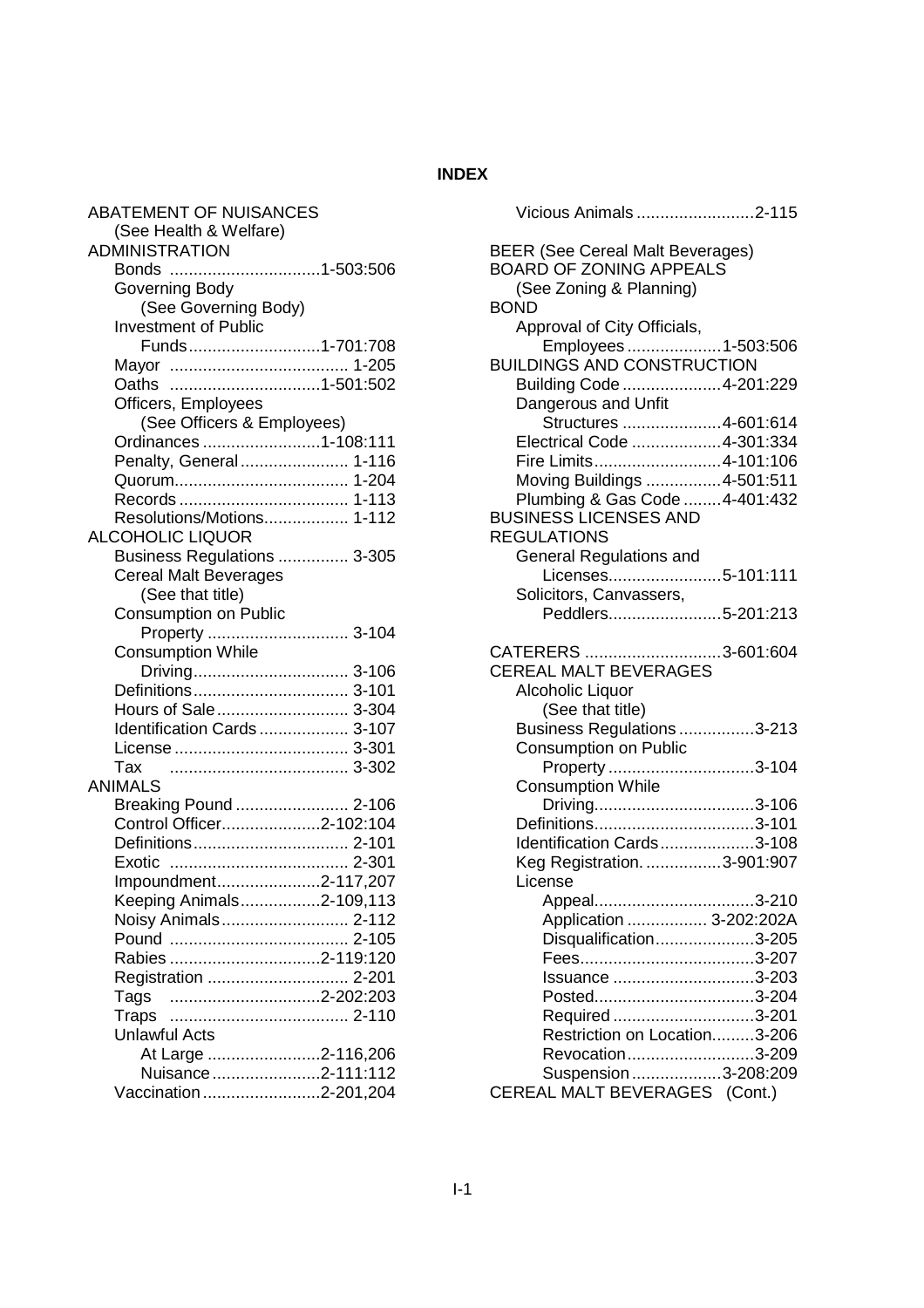| Minors 3-103,216                               |
|------------------------------------------------|
| Prohibited Conduct  3-214                      |
| Regulations 3-213                              |
| Restriction on Location  3-206                 |
|                                                |
| Sanitary Conditions 3-215                      |
| Wholesalers, Distributors  3-212               |
| <b>CHARTER ORDINANCES  Appendix A</b>          |
| <b>CITY ATTORNEY</b>                           |
| (See Officers & Employees)                     |
| <b>CITY CLERK</b>                              |
| (See Officers & Employees)                     |
| <b>CITY CODE</b>                               |
|                                                |
| Amendments1-107,109                            |
|                                                |
|                                                |
|                                                |
| Designated  1-101<br>Existing Ordinances 1-103 |
| Parenthetical Matter 1-106                     |
|                                                |
|                                                |
|                                                |
| Resolutions 1-112                              |
|                                                |
| Severability 1-117                             |
| <b>CITY COUNCIL</b>                            |
| (See Governing Body)                           |
| <b>CITY TREASURER</b>                          |
| (See Officers & Employees)                     |
|                                                |
| DANGEROUS AND UNSAFE                           |
| <b>BUILDINGS (See Buildings and</b>            |
| Construction)                                  |
| <b>DEFINITIONS</b>                             |
|                                                |
| DOGS (See Animals)                             |
| <b>DRINKING</b>                                |
| ESTABLISHMENTS3-501:503                        |
|                                                |
| <b>ELECTIONS</b>                               |
| Governing Body6-101:104                        |
| ELECTRICAL CODE (See Buildings                 |
| and Construction)                              |
| <b>EMPLOYEES</b>                               |
| (See Officers & Employees)                     |
|                                                |

## FIRE PROTECTION

| Fire Department7-101                   |  |
|----------------------------------------|--|
| Fire Prevention 7-201:213              |  |
| Fireworks7-301:315                     |  |
| FRANCHISESAppendix B                   |  |
|                                        |  |
| <b>GARBAGE (See Utilities)</b>         |  |
| <b>GOVERNING BODY</b>                  |  |
| Code of Ethics 1-212                   |  |
| Rules of Order 1-211                   |  |
|                                        |  |
|                                        |  |
| Membership1-201                        |  |
| Ordinances1-108:111                    |  |
|                                        |  |
|                                        |  |
|                                        |  |
| Resolutions1-112                       |  |
| Vacancies1-208                         |  |
|                                        |  |
| <b>HEALTH AND WELFARE</b>              |  |
| Board of Health8-101                   |  |
| Environmental Code  8-2A01:2A15        |  |
| Health Nuisances 8-201:211             |  |
| <b>Insurance Proceeds</b>              |  |
| Fund 8-701:711                         |  |
| Junked Motor Vehicles on               |  |
| Private Property 8-301:314             |  |
| Minimum Housing Code 8-501:519         |  |
| Rodent Control 8-601:608               |  |
| Weeds 8-401:407                        |  |
|                                        |  |
| <b>INSURANCE PROCEEDS</b>              |  |
| $8-701:711$<br>FUND                    |  |
| <b>INVESTMENT OF PUBLIC</b>            |  |
| FUNDS1-701:708                         |  |
|                                        |  |
| MAYOR (See Governing Body)             |  |
| MINIMUM HOUSING 8-501:519              |  |
|                                        |  |
| <b>MUNICIPAL COURT</b>                 |  |
| General Provisions 9-101:112           |  |
| <b>NUISANCES</b>                       |  |
| (See Health & Welfare)                 |  |
|                                        |  |
| <b>OATHS (See Administration)</b>      |  |
| <b>ORDINANCES</b> (See Administration) |  |
|                                        |  |

OFFICERS AND EMPLOYEES